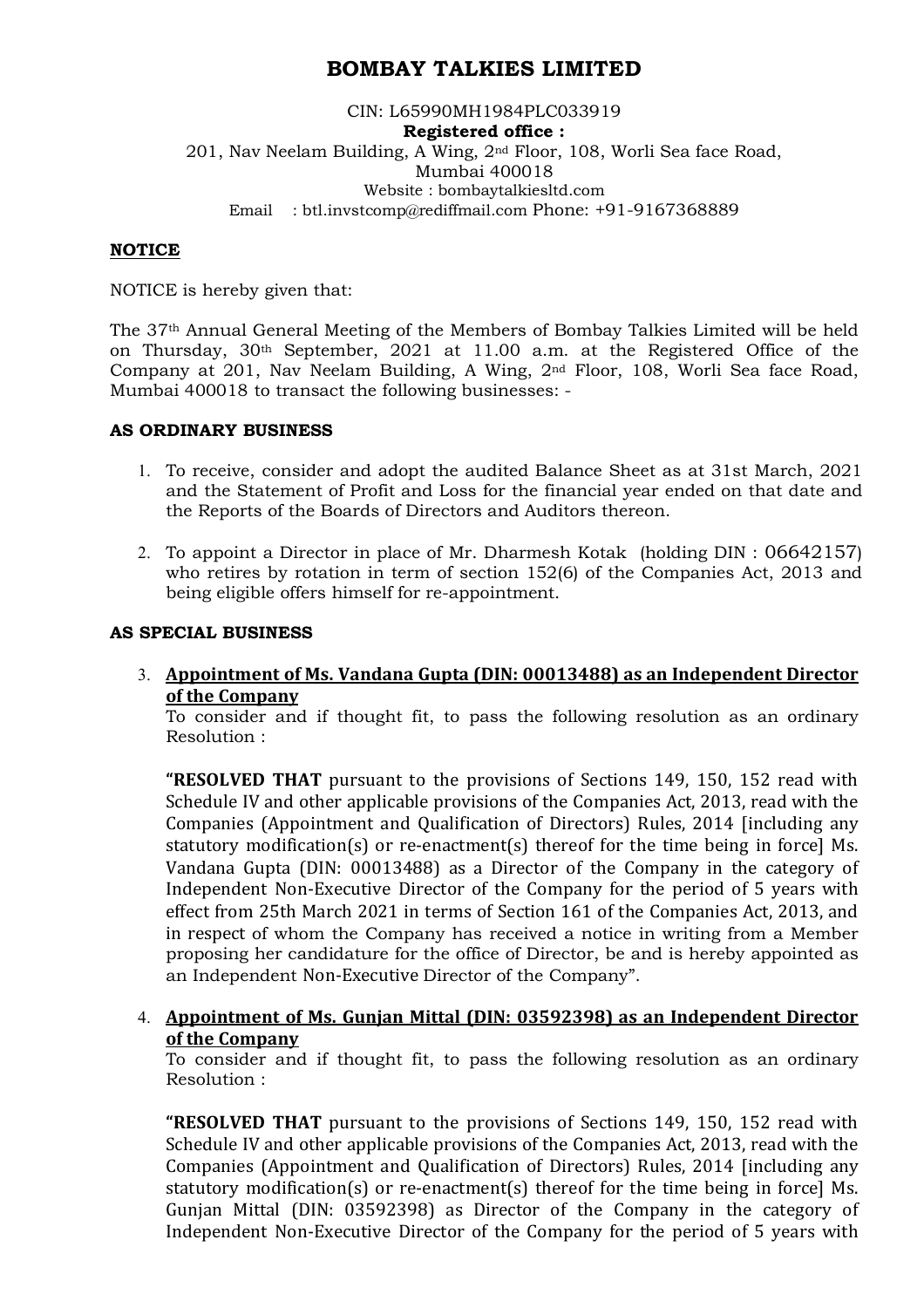effect from 25th March 2021 in terms of Section 161 of the Companies Act, 2013, and in respect of whom the Company has received a notice in writing from a Member proposing her candidature for the office of Director, be and is hereby appointed as an Independent Non-Executive Director of the Company".

# **5) Re-appointment of Ms. Taniya Ravindra Kolhatkar (DIN- 09299839) as Independent Director**

To consider and, if thought fit, to pass the following resolution as a Special Resolution:-

"**RESOLVED THAT**, in accordance with the provisions of Section 149 read with Schedule IV of the Companies Act, 2013, and Regulation 17 of the Securities and Exchange Board of India (Listing Obligations and Disclosure Requirements) Regulations, 2015, this Meeting hereby approves the re-appointment of Ms. Taniya Ravindra Kolhatkar (DIN- 09299839) as a Director of the Company with effect from 30th September, 2021, or till such earlier date to conform with the policy on retirement and as may be determined by any applicable statutes, rules, regulations or guidelines."

By Order of the Board

Place : Mumbai **Executive Director** Dated :3<sup>rd</sup> September 2021 DIN: 07857458

 $Sd$  /  $-$ (Nikhil Munna Lodh)

# **NOTES:**

1. A MEMBER ENTITLED TO ATTEND AND VOTE AT THE ANNUAL GENERAL MEETING ("AGM") IS ENTITLED TO APPOINT A PROXY TO ATTEND AND VOTE INSTEAD OF HIMSELF AND THE PROXY NEED NOT BE A MEMBER. THE INSTRUMENT APPOINTING PROXY SHOULD, HOWEVER, BE DEPOSITED AT THE REGISTERED OFFICE OF THE COMPANY NOT LESS THAN FORTY-EIGHT HOURS BEFORE COMMENCEMENT OF THE MEETING.

**\_\_\_\_\_\_\_\_\_\_\_\_\_\_\_\_\_\_\_\_\_\_\_\_\_\_\_\_\_\_\_\_\_\_\_\_\_\_\_\_\_\_\_\_\_\_\_\_\_\_\_\_\_\_\_\_\_\_\_\_\_\_\_\_\_\_\_\_\_\_\_\_\_\_\_\_\_\_\_\_\_\_\_\_\_\_\_** 

In terms of Rule 19 of the Companies (Management and Administration) Rules, 2014, a person can act as a proxy on behalf of members not exceeding fifty and holding in the aggregate not more than ten percent of the total share capital of the Company carrying voting rights. A member holding more than ten percent of the total share capital of the Company carrying voting rights may appoint a single person as proxy such person shall not act as a proxy for any person or shareholder.

- 2. Only registered Members of the Company or any proxy appointed by such registered Member may attend and vote at the Meeting as provided under the provisions of the Companies Act, 2013. In case any shareholder has voted electronically, then he/she can participate in the Meeting but not vote.
- 3. The Register of Members and Share Transfer Books of the Company will remain closed from 24.09.2021 to 30.09.2021 (both days inclusive) for determining the name of Members eligible for dividend on equity shares if declared at the meeting.
- 4. Duly executed and stamped transfer deeds, along with the share certificates, should be submitted to the Company's Registrar and Share Transfer Agents before the closure of the Register of Members for registration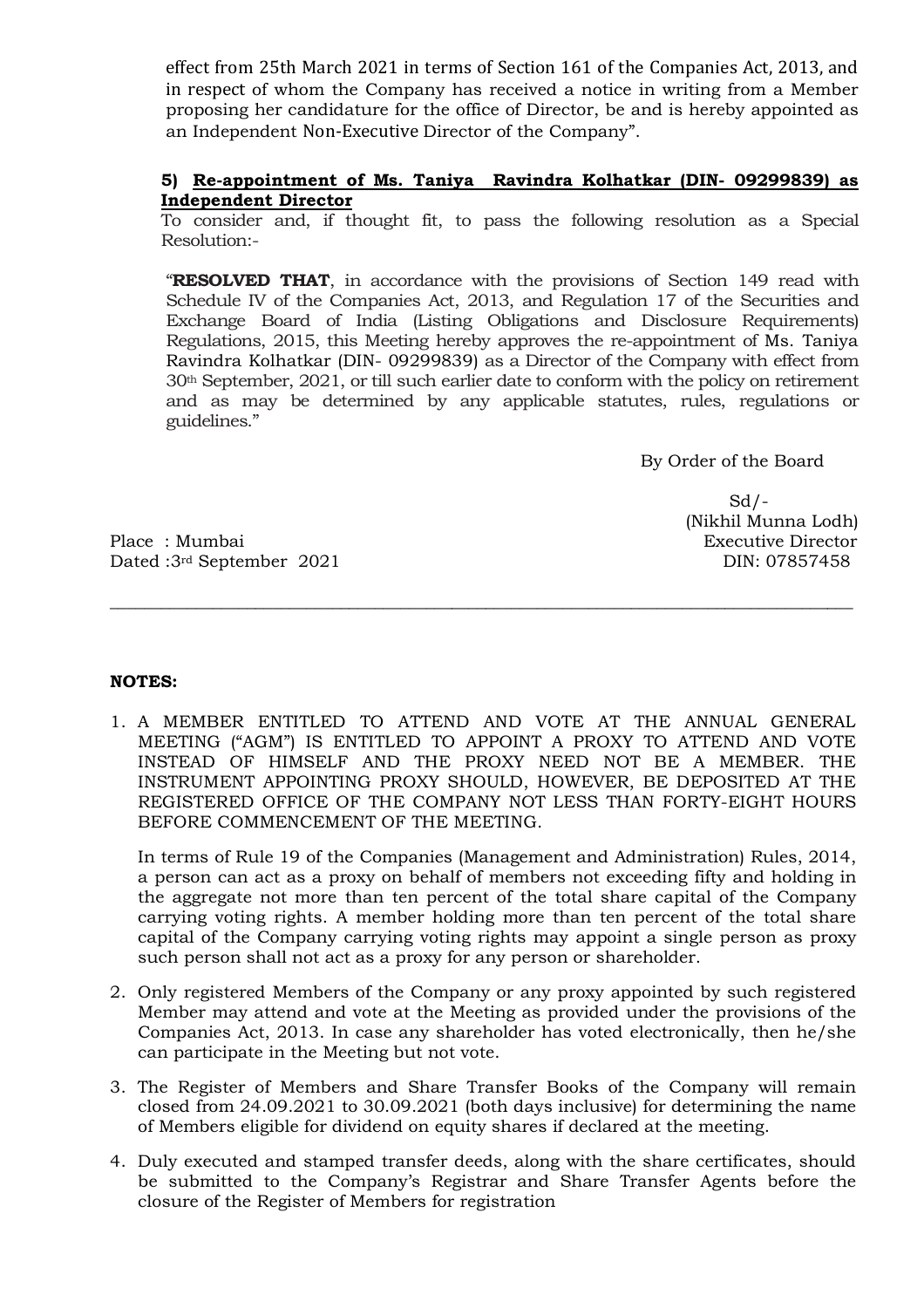- 5. Corporate Members are requested to send a duly certified copy of the Board Resolution pursuant to Section 113 of the Companies Act, 2013/ Power of Attorney authorizing their representative(s) to attend and vote on their behalf at the Meeting.
- 6. Members holding shares in physical form and wishing to make / change a nomination in respect of their shareholding in the Company, as permitted under Section 72 of the Companies Act, 2013 may submit the prescribed particulars in Form No. SH-13 (Nomination Form) or SH-14 (Cancellation or Variation of Nomination), to the Company
- 7. Electronic copy of the Annual Report, Notice of the Meeting of the Company inter-alia indicating the process and manner of remote e-voting along with Attendance Slip and Proxy Form is being sent to all the members whose email IDs are registered with the Company / Depository Participants for communication purposes unless any member has requested for a hard copy of the same. For members who have not registered their email address, physical copies of the Notice of the Meeting of the Company inter alia indicating the process and manner of remote e-voting along with Attendance Slip and Proxy Form is being sent in the permitted mode
- 8. Pursuant to the provisions of Section 91 of the Companies Act, 2013 (corresponding to Section 154 of the Companies Act, 1956), a member desirous of obtaining any information concerning the accounts and operation of the Company is requested to send his queries to the Company at least 7 days before the date of the meeting, so that the information required by the member is made available at the meeting.
- 9. In view of Go Green initiative being undertaken by the Company, Members who have not yet registered their e-mail address so far are requested to register/update their email addresses with the Company's RTA or with the Company at email id Shareholders holding shares in dematerialized form are requested to register their email addresses and changes therein with the concerned Depositories through their Depository Participant.
- 10.Members are requested to bring their copy of Annual Report to the Meeting. A member desirous of getting any information with regard to Accounts of the Company is requested to send the queries to the Company at least 10 days before the meeting to the Company Secretary at the Registered Office of the Company.
- 11.Members are requested to mention their Folio Number/ Client ID/DP ID Number (in case of shares held in dematerialized form) in all their correspondence with the Company / Depository Participant in order to facilitate response to their queries promptly.
- 12.Members who are holding shares of the Company in physical form through multiple folios in identical order of names are requested to write to the Company, enclosing their share certificates, to enable the Company to consolidate their holdings in one folio.
- 13.Ministry of Corporate Affairs vide its circular no.17/2011 dated 21/04/2011 & 18/2011 dt.29/04/2011 has taken Green Initiative in the Corporate Governance by allowing the companies to send various notices/documents including audited financial results, directors report, auditors report, general meeting notices to the members through electronic mode to the registered email addresses of the shareholders.

Members are therefore requested to register their email addresses with the Company and also keep a note to inform any change in your email address.

 As per SEBI`s circular in respect of transaction involving transfer of shares in physical form of a listed company, it is mandatory for the transferee(s) to furnish copy of PAN card for registration of transfer of Shares.

14.In case of joint holders attending the meeting, the Member whose name appears as the first holder in the order of names as per the Register of Members of the Company will be entitled to vote.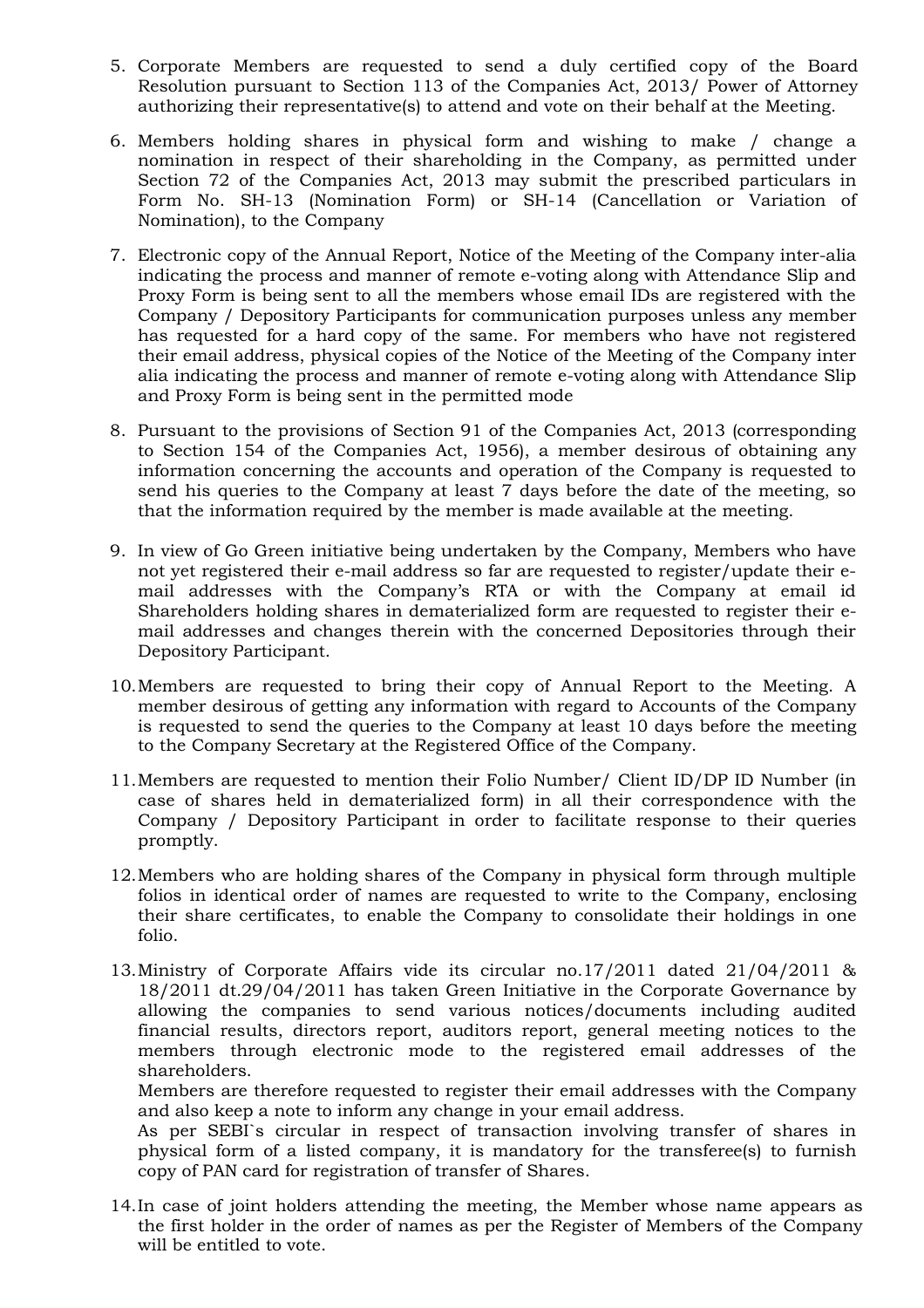**Details of Director Seeking Re-Appointment/Appointment at the Annual General Meeting** 

| Name                                         | <b>Dharmesh Kotak</b> |
|----------------------------------------------|-----------------------|
| Date of Birth                                | 31.05.1975            |
| Directors Identification Number (DIN)        | 06642157              |
| Age                                          | 46                    |
| Qualification                                | Graduate              |
| Expertise in Specific Area                   | <b>Finance</b>        |
| Date of first Appointment on Board of the    | 15-04-2017            |
| Company                                      |                       |
| List of Directorship held in other companies |                       |
| Membership/Chairmanships of Audit &          | Yes                   |
| stakeholders relationship committees         |                       |

- 15.Members may note that the Notice of the Meeting will be available on the Company's website www.esquiremoneyguarantees.com. The Register of Contracts or Arrangements in which Directors are interested, maintained under Section 189 of the Companies Act, 2013, the Register of Directors and Key Managerial Personnel and their shareholding, maintained under Section 170 of the Companies Act, 2013 read with Rules issued thereunder will be available for inspection by the members at the Meeting.
- 16.The relevant documents referred to in this Notice and Explanatory Statement are open for inspection at the Meeting and such documents will also be available for inspection in physical or in electronic form at the registered office and copies thereof shall also be available for inspection in physical or electronic form at the registered office from the date of dispatch of the Notice till the date of the Meeting on all working days, except Saturdays, from 10:00 A.M to 12:00 Noon.
- 17.Explanatory Statement setting out the material facts concerning each item of Special Businesses to be transacted at the General Meeting pursuant to Section 102 of the Companies Act, 2013, is annexed hereto and forms part of the Notice. Information on all the Directors proposed to be appointed/re-appointed at the Meeting as required under Regulation 36 (3) of the SEBI (Listing Obligations and Disclosure Requirements) Regulations, 2015, are provided in the Annexure - A to this Notice.
- 18.Voting through Electronic Means:
- i. In compliance with provisions of Section 108 of the Companies Act, 2013 read with Rule 20 of the Companies (Management and Administration) Rules, 2014 as amended by the Companies (Management and Administration) Amendment Rules, 2015 w.e.f. 19 March 2015 and Regulation 44 of Listing Obligations and Disclosure Requirements Regulations, 2015 the Company is pleased to provide to the members, the facility of voting by electronic means in respect of business to be transacted at the Meeting which includes the facility of casting the votes by the Members using an electronic voting system from a place other than venue of the Meeting ("remote evoting") and the same will be provided by Central Depository Services (India) Limited (CDSL).
- ii. The facility of voting through ballot or polling paper shall also be made available for the members at the Meeting who have not been able to vote electronically and who are attending the Meeting. The members who have cast their vote electronically would be entitled to attend the Meeting but would not be permitted to cast their vote again at the Meeting. The facility to vote by electronic voting system will not be provided at the Meeting.
- iii. The remote e-voting period commences on 27th September, 2021 (9.00 A.M. IST) and ends on 29th September, 2021 (5.00 P.M. IST). During this period, Members of the Company, holding shares either in physical form or in dematerialized form, as on the close of working hours on 23rd September, 2021 ('Cut-off date') may cast their vote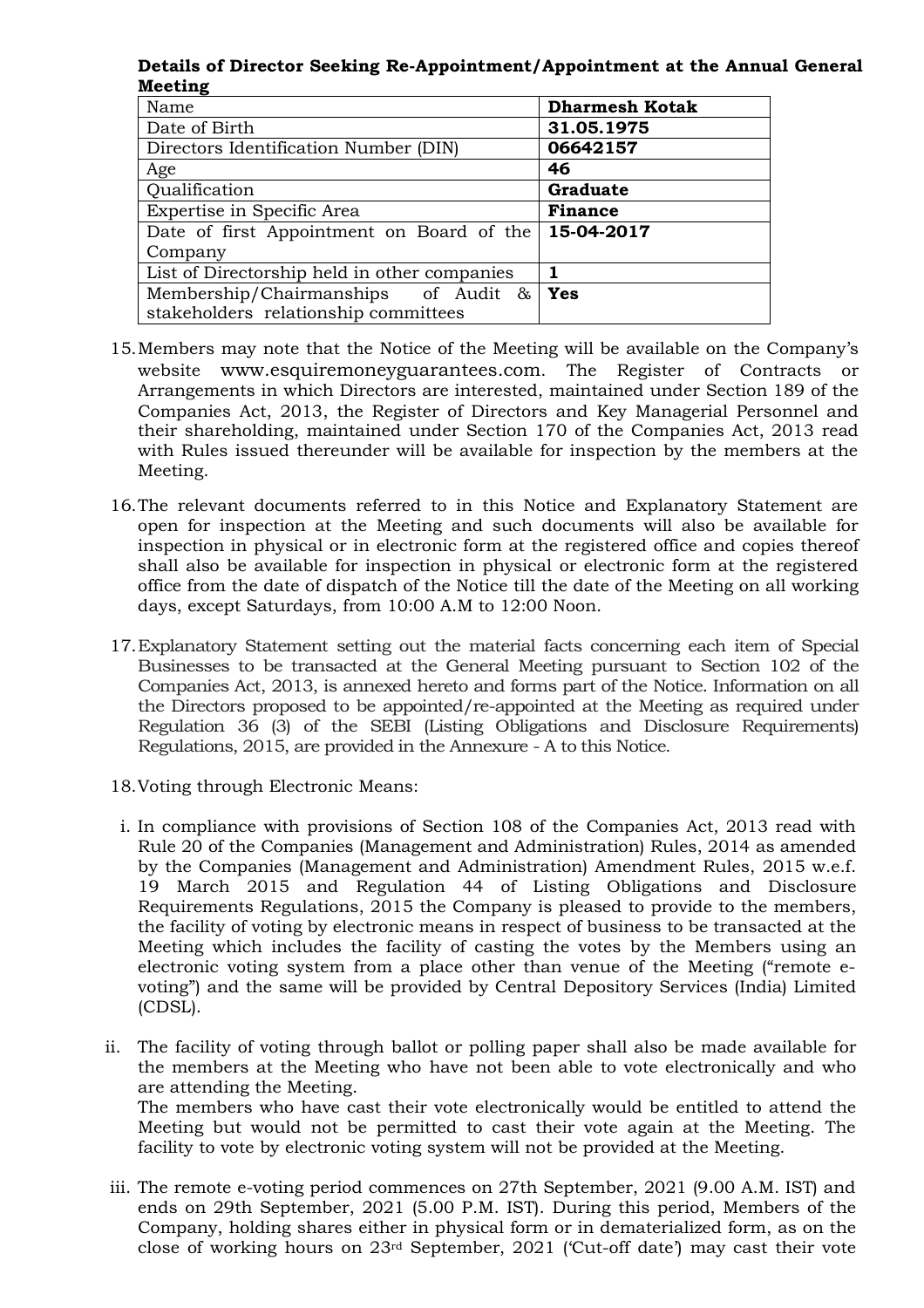electronically. The remote e-voting module shall be disabled by CDSL for voting on 29th September 2021 after 5.00 P.M. IST. Once the vote on a resolution is cast by the Member, he/she shall not be allowed to change it subsequently.

iv. K Sonee & Company, Practising Company Secretary, Cop. No. 14302 (Mr. Kaushik Sonee FCS, Membership No. 7921) has been appointed as the Scrutinizer to scrutinize the e-voting process in a fair and transparent manner.

# **The instructions for shareholders voting electronically are as under:**

- 1. The voting period begins on 27th September, 2021 (9.00 A.M. IST) and ends on 29th September, 2021 (5.00 P.M. IST). During this period shareholders' of the Company, holding shares either in physical form or in dematerialized form, as on the cut-off date (record date) on 23rd day of September, 2021 may cast their vote electronically. The e-voting module shall be disabled by CDSL for voting thereafter.
- 2. Shareholders who have already voted prior to the meeting date would not be entitled to vote at the meeting venue.
- 3. The shareholders should log on to the e-voting website www.evotingindia.com.
- 4. Click on Shareholders.
- 5. Now Enter your User ID
	- For CDSL: 16 digits beneficiary ID,
	- For NSDL: 8 Character DP ID followed by 8 Digits Client ID,
	- Members holding shares in Physical Form should enter Folio Number registered with the Company.
- 6. Next enter the Image Verification as displayed and Click on Login.
- 7. If you are holding shares in demat form and had logged on to www.evotingindia.com and voted on an earlier voting of any company, then your existing password is to be used.
- 8. If you are a first time user follow the steps given below:

|                | For Members holding shares in Demat Form and Physical Form                                                                                                                                                                                                                                                                                                                                                                                                                                                                                                                                                                                                    |  |
|----------------|---------------------------------------------------------------------------------------------------------------------------------------------------------------------------------------------------------------------------------------------------------------------------------------------------------------------------------------------------------------------------------------------------------------------------------------------------------------------------------------------------------------------------------------------------------------------------------------------------------------------------------------------------------------|--|
| <b>PAN</b>     | Enter your 10 digit alpha-numeric *PAN issued by Income Tax<br>Department (Applicable for both demat shareholders as well as<br>physical shareholders)<br>• Members who have not updated their PAN with the<br>Company/Depository Participant are requested to use the<br>first two letters of their name and the 8 digits of the<br>sequence number in the PAN field.<br>• In case the sequence number is less than 8 digits enter the<br>applicable number of 0's before the number after the first<br>two characters of the name in CAPITAL letters. Eg. If your<br>name is Ramesh Kumar with sequence number 1 then<br>enter RA00000001 in the PAN field. |  |
| Dividend       | Enter the Dividend Bank Details or Date of Birth (in dd/mm/yyyy                                                                                                                                                                                                                                                                                                                                                                                                                                                                                                                                                                                               |  |
| Bank           | format) as recorded in your demat account or in the company                                                                                                                                                                                                                                                                                                                                                                                                                                                                                                                                                                                                   |  |
| Details        | records in order to login.                                                                                                                                                                                                                                                                                                                                                                                                                                                                                                                                                                                                                                    |  |
| <b>OR</b> Date | • If both the details are not recorded with the depository or                                                                                                                                                                                                                                                                                                                                                                                                                                                                                                                                                                                                 |  |
| of Birth       | company please enter the member id / folio number in the                                                                                                                                                                                                                                                                                                                                                                                                                                                                                                                                                                                                      |  |
| (DOB)          | Dividend Bank details field as mentioned in instruction (v).                                                                                                                                                                                                                                                                                                                                                                                                                                                                                                                                                                                                  |  |

- 9. After entering these details appropriately, click on "SUBMIT" tab.;
- 10.Members holding shares in physical form will then directly reach the Company selection screen.

However, members holding shares in demat form will now reach 'Password Creation' menu wherein they are required to mandatorily enter their login password in the new password field.

Kindly note that this password is to be also used by the demat holders for voting for resolutions of any other company on which they are eligible to vote, provided that company opts for evoting through CDSL platform. It is strongly recommended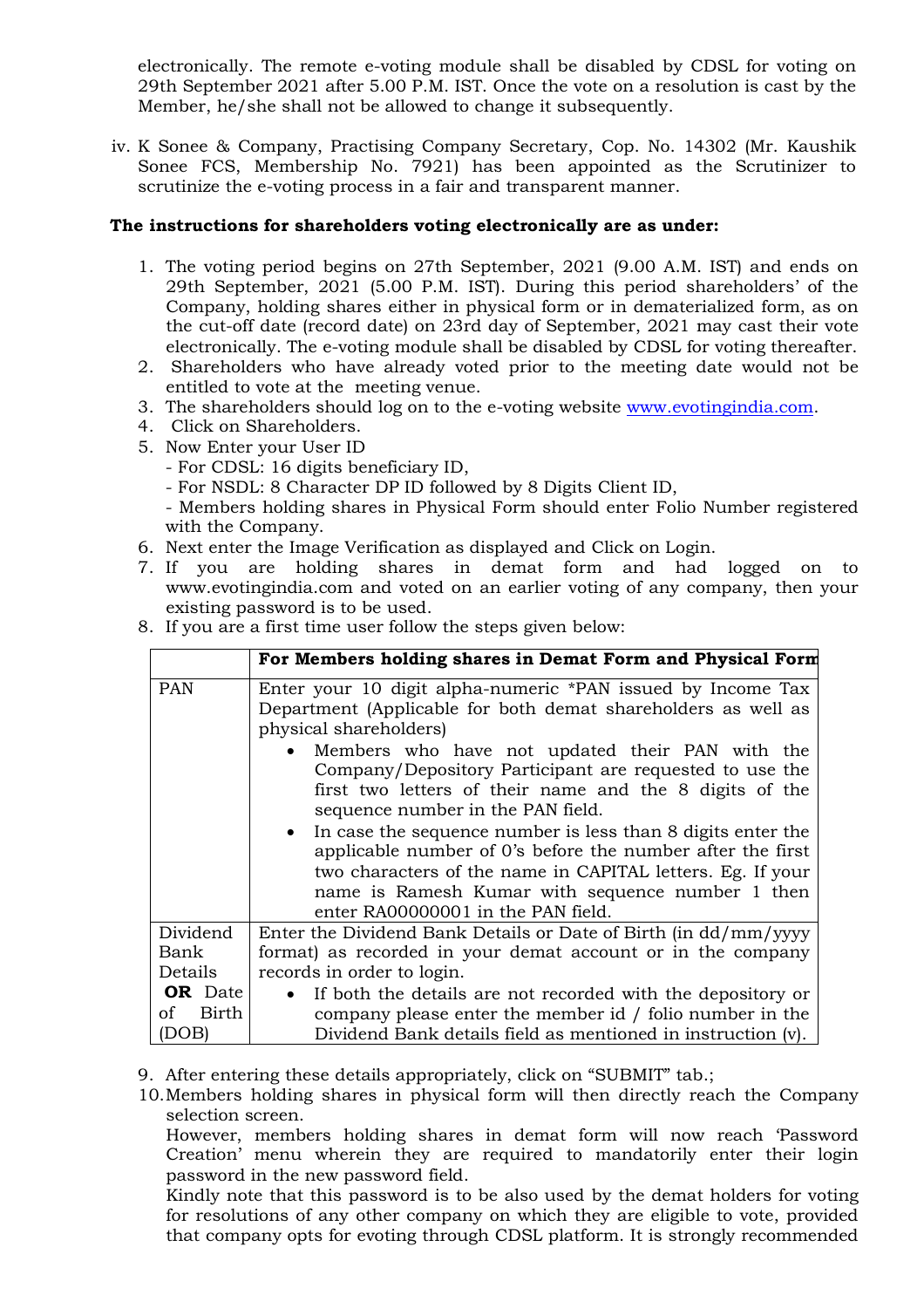not to share your password with any other person and take utmost care to keep your password confidential.

- 11.For Members holding shares in physical form, the details can be used only for evoting on the resolutions contained in this Notice.
- 12.Click on the EVSN for the relevant "BOMBAY TALKIES LIMITED" on which you choose to vote.
- 13.On the voting page, you will see "RESOLUTION DESCRIPTION" and against the same the option "YES/NO" for voting. Select the option YES or NO as desired. The option YES implies that you assent to the Resolution and option NO implies that you dissent to the Resolution.
- 14.Click on the "RESOLUTIONS FILE LINK" if you wish to view the entire Resolution details.
- 15.After selecting the resolution you have decided to vote on, click on "SUBMIT". A confirmation box will be displayed. If you wish to confirm your vote, click on "OK", else to change your vote, click on "CANCEL" and accordingly modify your vote.
- 16.Once you "CONFIRM" your vote on the resolution, you will not be allowed to modify your vote.
- 17.You can also take a print of the votes cast by clicking on "Click here to print" option on the Voting page.
- 18.If a demat account holder has forgotten the login password then Enter the User ID and the image verification code and click on Forgot Password & enter the details as prompted by the system.
- 19.Note for Non Individual Shareholders and Custodians
	- Non-Individual shareholders (i.e. other than Individuals, HUF, NRI etc.) and Custodian are required to log on to www.evotingindia.com and register themselves as Corporates.
	- A scanned copy of the Registration Form bearing the stamp and sign of the entity should be emailed to helpdesk.evoting@cdslindia.com
	- After receiving the login details a Compliance User should be created using the admin login and password. The Compliance User would be able to link the account(s) for which they wish to vote on.
	- The list of accounts linked in the login should be mailed to helpdesk.evoting@cdslindia.com and on approval of the accounts they would be able to cast their vote.
	- A scanned copy of the Board Resolution and Power of Attorney (POA) which they have issued in favour of the Custodian, if any, should be uploaded in PDF format in the system for the scrutinizer to verify the same.
- 20.In case you have any queries or issues regarding e-voting, you may refer the Frequently Asked Questions ("FAQs") and e-voting manual available at www.evotingindia.com, under help section or write an email to helpdesk.evoting@cdslindia.com.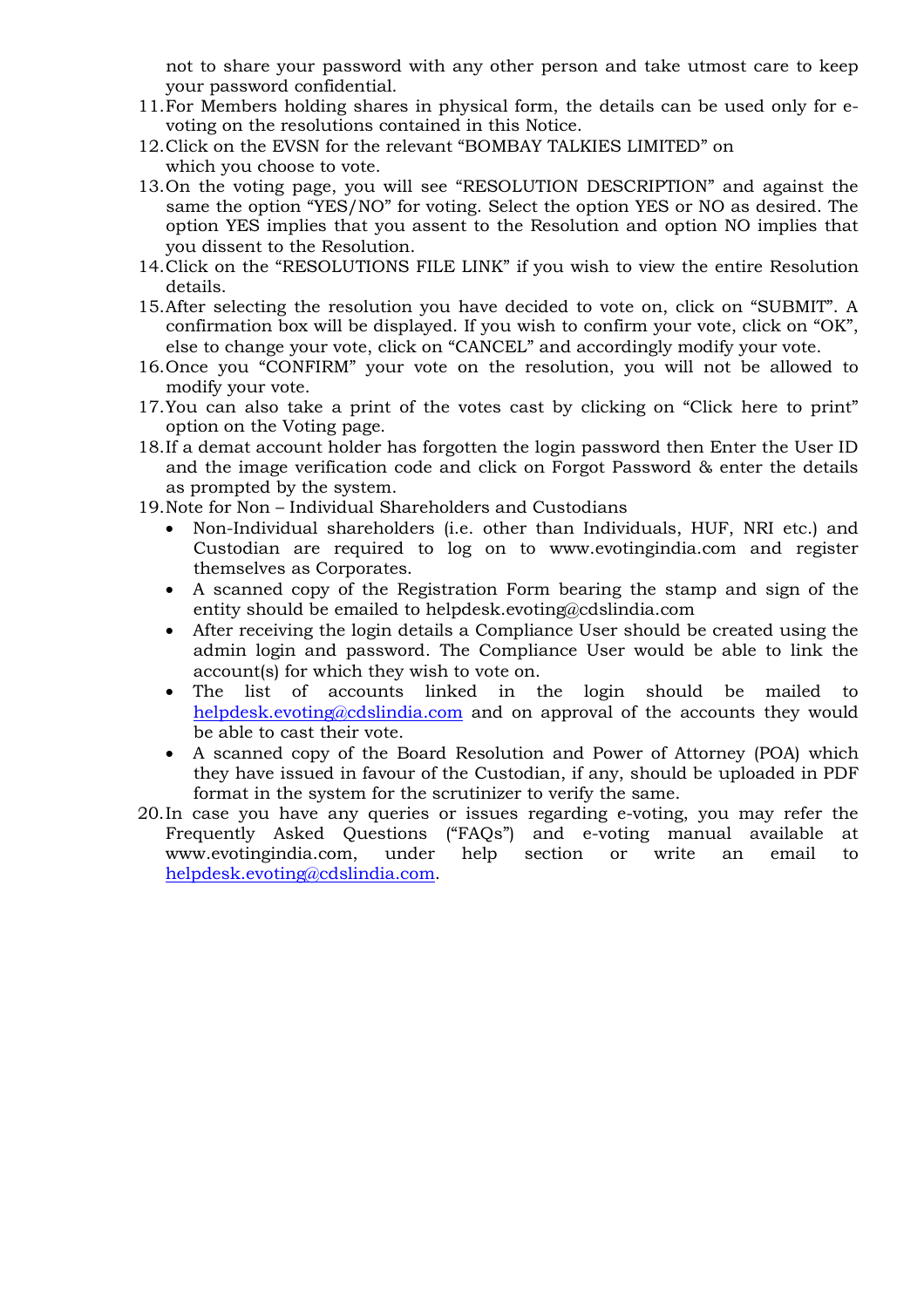### **EXPLANATORY STATEMENT**

## **[EXPLANATORY STATEMENT IN PURSUANT TO THE PROVISION OF SECTION 102 OF THE COMPANIES ACT, 2013]**

#### **Item No.3:**

The Board of Directors Ms. Vandana Gupta as an additional Director of the Company in the capacity of Independent Director for a term of 5 years with effect from March 25, 2021 subject to approval of the Members of the Company.

In terms of Section 160 of the Companies Act, 2013,the Board Governance, Nomination and Composition Committee and the Board have recommended the appointment of Ms. Vandana Gupta as an Independent Director pursuant to the provisions of Section 149 and 152 of the Companies Act, 2013. The Company has also received a notice in writing from a member proposing the candidature of Ms. Vandana Gupta to be appointed as Independent Director of the Company.

The Company has received a declaration from Ms. Vandana Gupta confirming that she meets the criteria of independence under the Companies Act, 2013 and SEBI (Listing Obligations and Disclosure Requirements) Regulations, 2015. Further, the Company has also received Ms. Vandana Gupta's consent to act as a Director in terms of section 152 of the Companies Act, 2013 and declaration that she is not disqualified from being appointed as a Director in terms of Section 164 of the Companies Act, 2013.

In the opinion of the Board Ms. Vandana Gupta fulfils the conditions specified in the Companies Act, 2013 and rules made thereunder and SEBI (Listing Obligations and Disclosure Requirements) Regulations, 2015 for her appointment as an Independent Director of the Company and is Independent of the management.

Except Ms. Vandana Gupta and/or her relatives, none of the Directors and Key Managerial Personnel of the Company and/or their relatives are concerned or interested, financially or otherwise, in the resolution set out at Item No. 3. The Board of Directors recommends the resolution proposing the appointment of Ms. Vandana Gupta as an Independent Director of the Company, as set out in

| Name of the Director                                | Ms. Vandana Gupta   |
|-----------------------------------------------------|---------------------|
| Age                                                 | 39 years            |
| Date of Birth                                       | 08/08/1981          |
| Qualifications                                      | <b>Graduate</b>     |
| Nature of his expertise in specific functional area | She has more than 5 |
|                                                     | years of experience |
| Disclosure of relationships between director        | Nil                 |
| specific inter-se                                   |                     |
| Name of listed entities in which he holds the       | 6                   |
| directorship and the board committee                |                     |
| memberships                                         |                     |
| Shareholding in the company                         | Nil                 |

Information required to be provided under the SEBI LODR 2015 regarding the director who is proposed to be appointed/reappointed is as below:

Item No. 3 for approval of the Members by way of an Ordinary Resolution.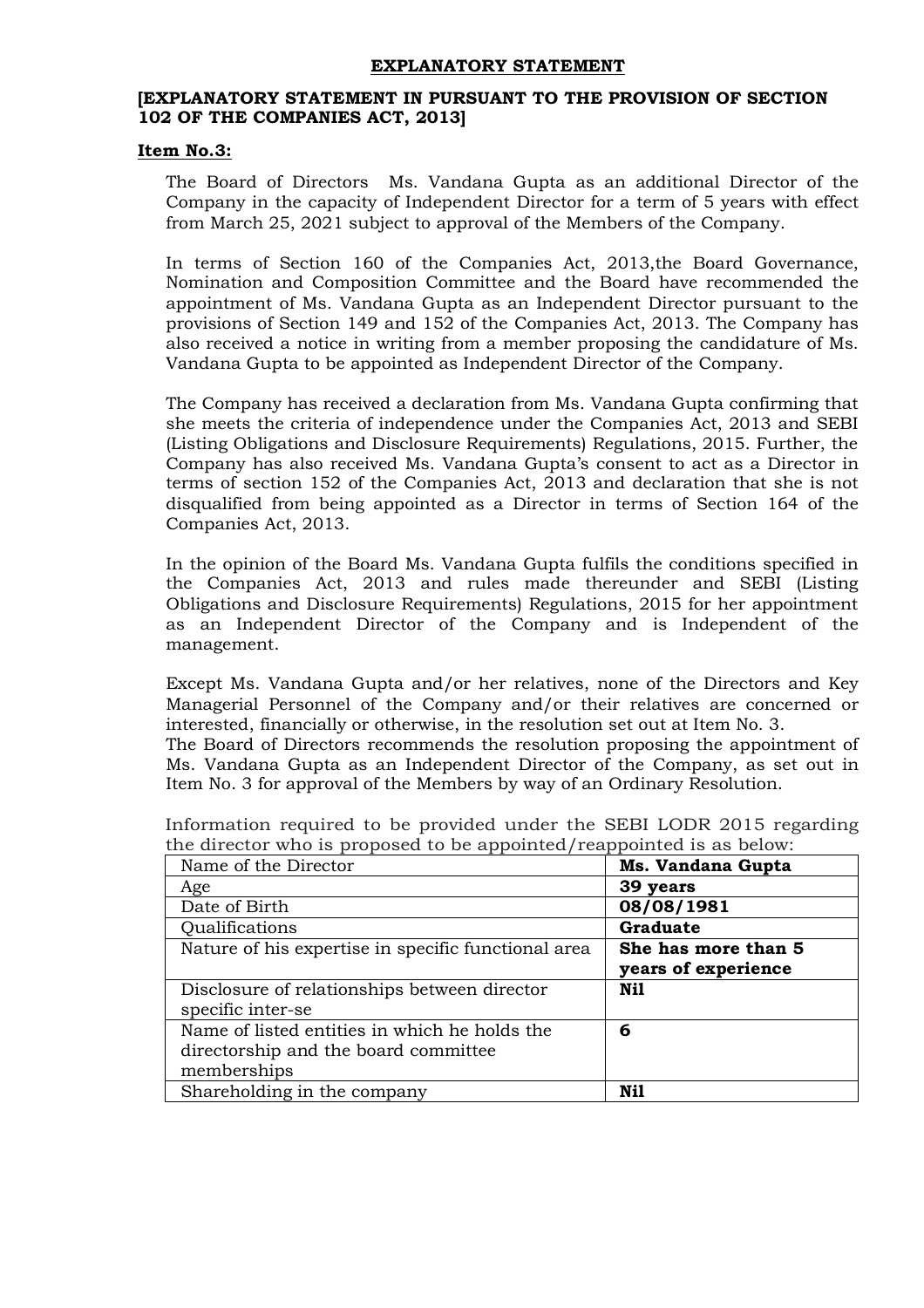## **Item No.4:**

The Board of Directors Ms. Gunjan Mittal as an additional Director of the Company in the capacity of Independent Director for a term of 5 years with effect from March 25, 2021 subject to approval of the Members of the Company.

In terms of Section 160 of the Companies Act, 2013,the Board Governance, Nomination and Composition Committee and the Board have recommended the appointment of Ms. Gunjan Mittal as an Independent Director pursuant to the provisions of Section 149 and 152 of the Companies Act, 2013. The Company has also received a notice in writing from a member proposing the candidature of Ms. Gunjan Mittal to be appointed as Independent Director of the Company.

The Company Has received a declaration from Ms. Gunjan Mittal confirming that she meets the criteria of independence under the Companies Act, 2013 and SEBI (Listing Obligations and Disclosure Requirements) Regulations, 2015. Further, the Company has also received Ms. Gunjan Mittal's consent to act as a Director in terms of section 152 of the Companies Act, 2013 and declaration that she is not disqualified from being appointed as a Director in terms of Section 164 of the Companies Act, 2013.

In the opinion of the Board Ms. Gunjan Mittal fulfils the conditions specified in the Companies Act, 2013 and rules made thereunder and SEBI (Listing Obligations and Disclosure Requirements) Regulations, 2015 for her appointment as an Independent Director of the Company and is Independent of the management.

Except Ms. Gunjan Mittal and/or her relatives, none of the Directors and Key Managerial Personnel of the Company and/or their relatives are concerned or interested, financially or otherwise, in the resolution set out at Item No. 4.

The Board of Directors recommends the resolution proposing the appointment of Ms. Gunjan Mittal as an Independent Director of the Company, as set out in Item No. 4 for approval of the Members by way of an Ordinary Resolution.

Information required to be provided under the SEBI LODR 2015 regarding the director who is proposed to be appointed/reappointed is as below:

| Name of the Director                                | <b>Ms. Gunjan Mittal</b> |
|-----------------------------------------------------|--------------------------|
| Age                                                 | 33 years                 |
| Date of Birth                                       | 03/10/1987               |
| Qualifications                                      | <b>Graduate</b>          |
| Nature of his expertise in specific functional area | She has more than 5      |
|                                                     | years of experience      |
| Disclosure of relationships between director        | Nil                      |
| specific inter-se                                   |                          |
| Name of listed entities in which he holds the       | 1                        |
| directorship and the board committee                |                          |
| memberships                                         |                          |
| Shareholding in the company                         | Nil                      |